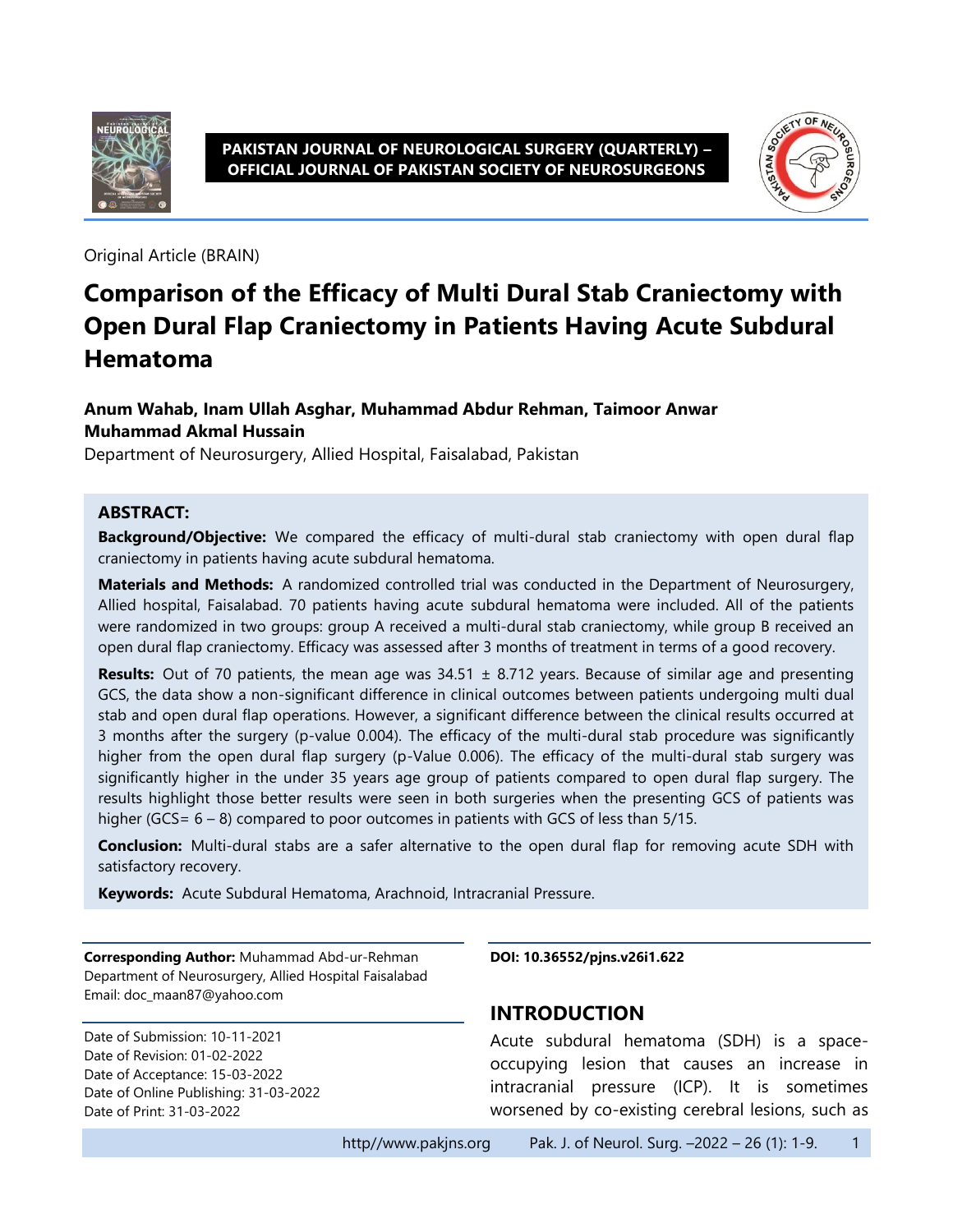diffuse injuries, contusional hematomas, and edemas. 1 The goal of open dural flap surgical decompression is to obtain intracranial additional space to modify the constant of fixed intracranial volume and immediately reduce the elevated intracranial pressure. With a midline shift in multidural stab, the anatomical link between the arachnoid, pia, brain tissue, and its vasculature is retained. Acute SDH is one of the worst types of traumatic brain injury (TBI), with fatality rates ranging from 40 to 60%.<sup>2</sup> SDH is a lesion that takes up space in the brain and elevates intracranial pressure (ICP). Co-existing brain lesions, such as diffuse traumas, contusional hematomas, and edemas, might make it worse. $^1$ The purpose of open dural flap surgical decompression is to create extra intracranial space to change the fixed intracranial volume and lower the increased intracranial pressure instantly. The anatomical relationship between the arachnoid, pia, brain tissue, and its vasculature is preserved with a midline shift in multi-dural stab. SDH is one of the most deadly types of traumatic brain injury (TBI), with fatality rates ranging from 40 to 60%. $^2$ 

Various investigations have supported decompressive craniectomy in the care of patients with SDH, however, complications related to surgical decompression are likely to have a negative impact on outcome. <sup>5</sup> Using open dural flaps to decompress the brain after a severe traumatic brain injury is a successful procedure. The goal of this operation is to obtain additional cerebral space by decompression to modify the constant intracranial volume in rigid and inelastic skulls and immediately reduce elevated intracranial pressure (ICP). Multi-dural stab helps in relieving severe brain edema and reverses the midline shift to preserve the anatomical integration of the brain. The solid clot disappears over a few days without causing an increase in ICP. According to the literature, excellent recovery was 42.02 percent with multi dural stab craniectomy and 15.09 percent with open dural

flap craniectomy.<sup>6</sup>

We conducted this study to prove that multi dural stab craniectomy is beneficial in treatment of acute subdural hematoma when compared to open dural flap craniectomy. As there is no local study available on the comparison of multi dural stab craniectomy compared to open dural flap craniectomy in the treatment of acute subdural hematoma in terms of good recovery based on the Glasgow outcome scale. Therefore, we conducted this study on the comparison of these two treatment modalities to prove that multi dural stab craniectomy is beneficial in the treatment of acute subdural hematoma when compared to open dural flap craniectomy in terms of good recovery based on the Glasgow outcome scale and to reduce the fatality the of conventional procedure.

# **MATERIAL AND METHODS**

# **Study Design and Setting**

This randomized control trial was conducted in the Department of Neurosurgery, Allied hospital, Faisalabad six months after approval from the hospital ethical review committee.

### **Inclusion Criteria**

Patients of age between  $20 - 50$  years of both genders and patients having acute subdural hematoma as per operational definition with Glasgow coma score (GCS)  $3 - 8$  within 30 minutes to 6 hours of injury were included in the study. Acute SDH was defined on CT scan (Brain) as extraaxial, hyper dense, crescent shape lesion between the dura, and brain parenchyma. Patients have an acute subdural hematoma measuring more than one centimeter in thickness or causing a midline displacement of more than 0.5 centimeters on CT scan (Brain). Efficacy was defined as assessment in terms of good recovery on the Glasgow outcome scale after 3 months of treatment. Good recovery Score on Glasgow outcome scale was 5.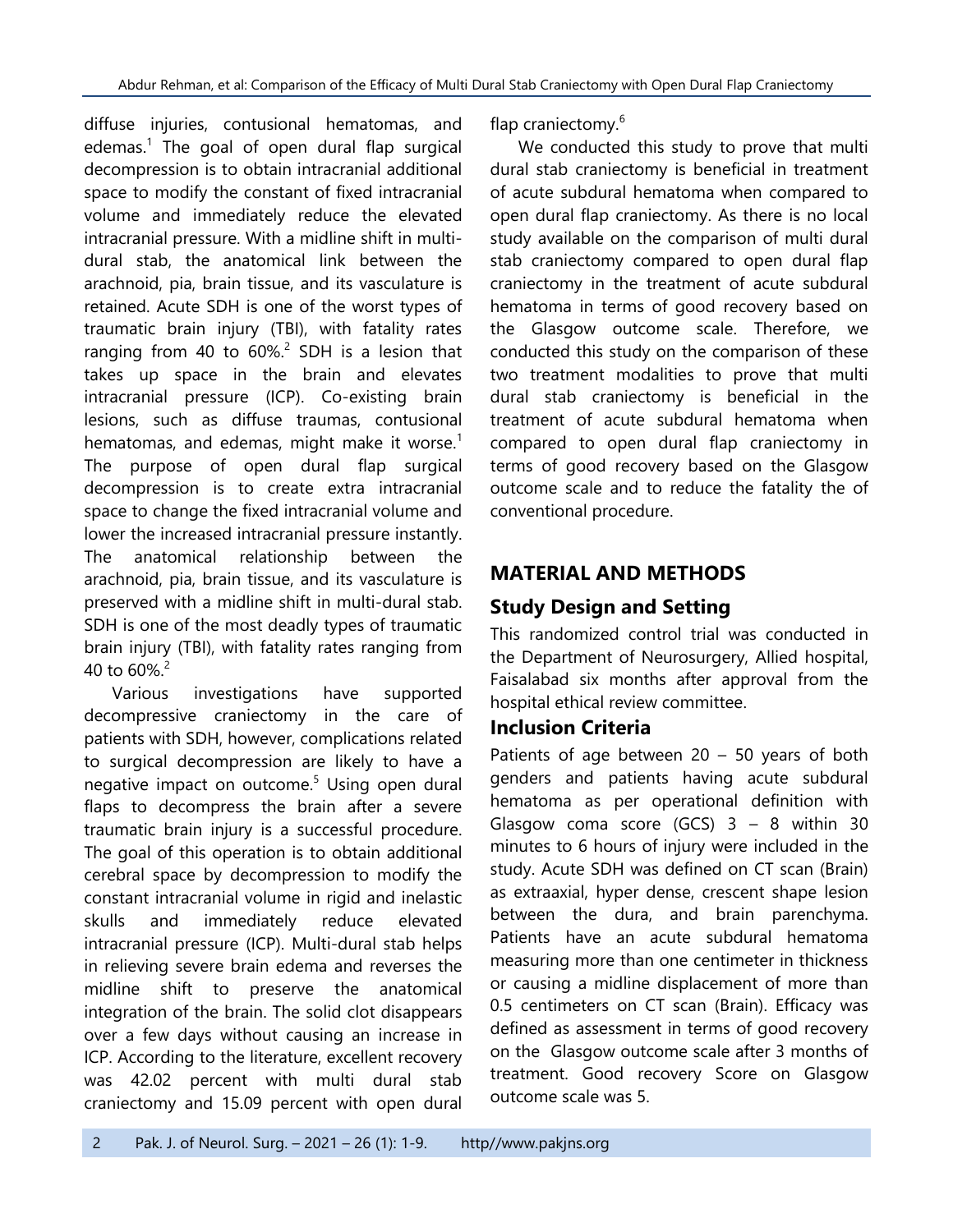#### **Exclusion Criteria**

Patients with penetrating injuries (such as a gunshot wound), cerebrovascular injury, epidural hematoma, and intraparenchymal hemorrhage greater than 30 ml were excluded from the study.

#### **Distribution of Patients**

Using a computer-generated random number table, all of the patients were split into two groups at random. Patients in group A had a multi dural stab craniectomy, whereas those in group B had an open dural flap craniectomy. A consultant neurosurgeon conducted these surgeries. After three months of therapy, the Glasgow outcome score was calculated.

#### **Data Collection**

Efficacy was measured according to the operational definition. All of the data was gathered on a proforma. A total of 70 patients were chosen using a non-probability, sequential sampling method using the WHO sample size calculator for two proportions:  $P1 = 42.02$  percent [6] and P2 = 15.09 percent [6], with a power of research of 80 percent and a level of significance of 5%.  $N = 70$  people were included in the study (35 in each group).

### **Statistical Analysis**

SPSS Version 26 was used to record and analyze all data. For age and Glasgow coma score at presentation, as well as **Glasgow outcome score** after 3 months of therapy, the mean standard deviation was computed. For gender and efficacy, frequency and percentages were computed. To compare the efficacy of the two groups, the Chisquare test was performed. Age, Glasgow coma score, and gender were used to stratify effect modifiers, and a post-stratification chi-square test was used. A p-value of less than 0.05 was deemed significant.

### **RESULTS**

### **Age Distribution**

Of 70 patients enrolled in the study, 20 – 5 0years of age with acute sub dural hematoma were included in the study. The patients' average age was 34.518.1212 years. The minimum age was 20 and the highest age was 49. The average Glasgow coma score was 5.631.5 among 70 individuals.

### **Glasgow Coma Scale (GCS)**

The minimum Glasgow coma score was 3 while maximum Glasgow coma score was 8. Out of 70 patients, mean Glasgow outcome score after 3 months was  $3.44 \pm 1.21$ . Minimum Glasgow outcome score after 3 months was 1 while maximum Glasgow outcome score after 3 months was 5 **(Table 1)**.

| <b>Table 1:</b> Quantitative variable descriptive statistics. |    |           |      |                   |  |  |
|---------------------------------------------------------------|----|-----------|------|-------------------|--|--|
| <b>Variable</b>                                               | N  | Min.      | Max. | Mean $±$ SD       |  |  |
| Age                                                           | 70 | 20        | 49   | $34.51 \pm 8.712$ |  |  |
| Glasgow coma scale<br>at presentation                         | 70 | 3         | 8    | $5.63 \pm 1.496$  |  |  |
| Glasgow outcome<br>score after 3 months                       | 70 | $1 \quad$ | 5.   | $3.44 \pm 1.21$   |  |  |

# **Distribution of Quantitative Variables in Patients Groups**

Out of 35 patients in multi dural stab group, the mean age of the patients was  $34.49 \pm 7.6$  years while in the open-dural flap group out of 35 patients, the mean age of the patients was 34.54  $\pm$  9.8 years with a p-value = 0.978. Out of 35 patients in multi dural stab group, the mean Glasgow coma score was  $5.71 \pm 1.64$  while in the open dural flap group out of 35 patients, the mean Glasgow coma score was  $5.54 \pm 1.36$  with a p-value = 0.635. Out of 35 patients in multi dural stab group, the mean Glasgow outcome score after 3 months was  $3.86 \pm 1.17$  while in the open dural flap group out of 35 patients, the mean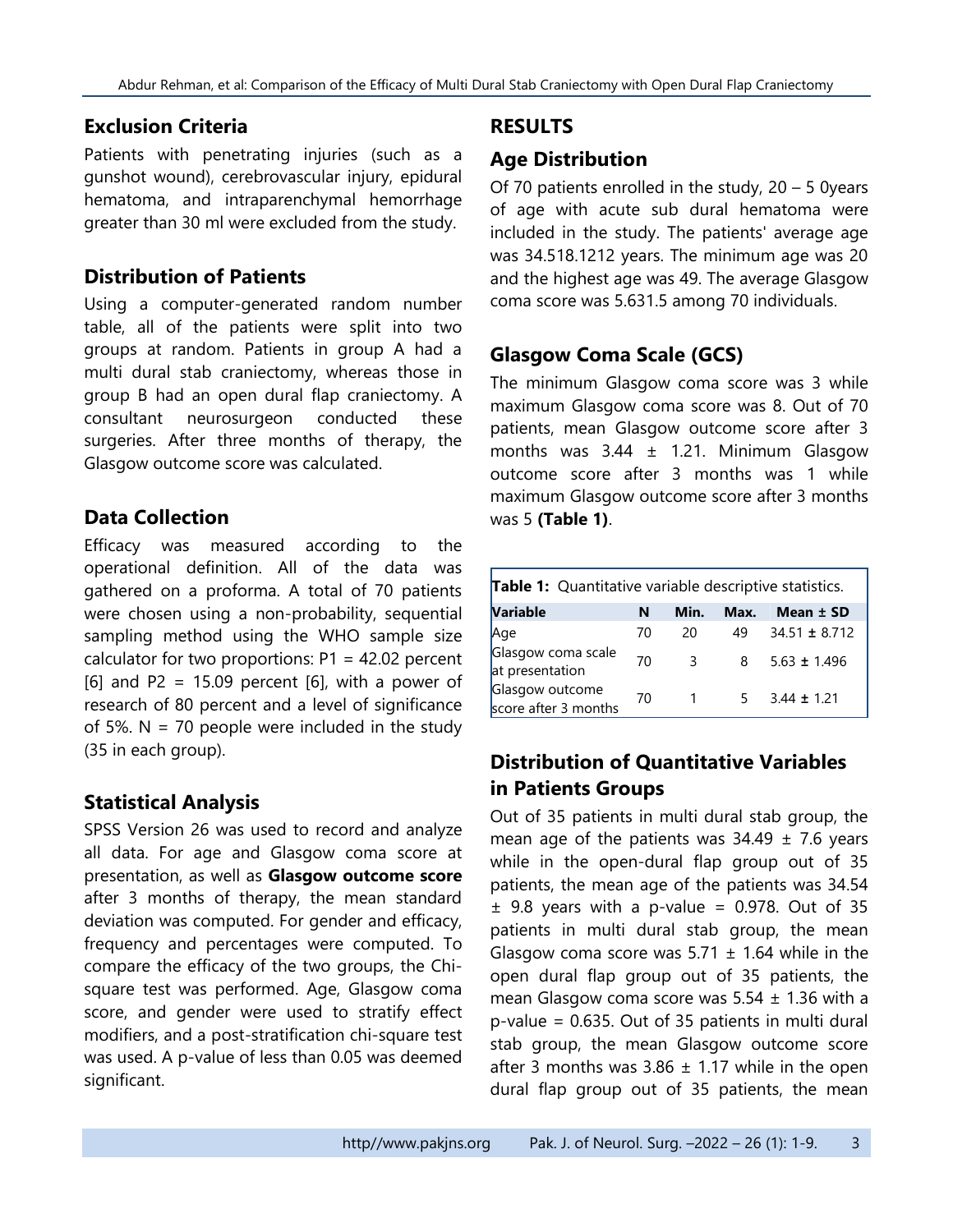Glasgow outcome score after 3 months was 3.03 ± 1.12 with p-value = 0.004 **(Table 2)**.

### **Age Distribution in Multi Dural Stab/Open Dural Flap Groups**

Out of 70 patients, there were 39 (55.7%) patients who had age  $\leq$  35 years and 31 (44.3%) patients had age > 35 years. In multi dural stab group, out of 35 patients, there were 20 (57.1%) patients had age  $\leq$  35 years, and 15 (42.9%) patients had age > 35 years. In open dural flap group, out of 35 patients, there were 19 (54.3%) patients had age ≤ 35 year and 16 (45.7%) patients had age > 35 years with  $p$ -value = 0.81 (**Table 3**).

#### **Gender Distribution in Multi Dural Stab/Open Dural Flap Groups**

Out of 70 patients, there were 52 (74.3%) patients were male and 18 (25.7%) patients were female. In multi dural stab group, out of 35 patients, there were 27 (77.1%) patients were male and 8 (22.9%) patients were female. In the open dural flap group, out of 35 patients, there were 25 (71.4%) patients were male and 10 (28.6%) patients were female with a p-value = 0.584 (**Table 4**).

# **GCS Distribution in Multi Dural Stab/Open Dural Flap Groups**

Out of 70 patients, there were 32 (45.7%) patients who had  $3 - 5$  Glasgow coma scores and 38  $(54.6%)$  patients had  $6 - 8$  Glasgow coma scores. In multi dural stab group, out of 35 patients, there were 16 (45.7%) patients who had  $3 - 5$  Glasgow coma scores and 19 (54.6%) patients had  $6 - 8$ Glasgow coma scores. In the open dural group, out of 35 patients, there were 16 (45.7%) patients who had 3-5 Glasgow coma scores and 19  $(54.6%)$  patients had  $6 - 8$  Glasgow coma scores with p-value = 1 **(Table 5)**.

| Table 2: Both groups' descriptive statistics of quantitative variables. |                         |                        |                              |  |  |  |
|-------------------------------------------------------------------------|-------------------------|------------------------|------------------------------|--|--|--|
| <b>Variable</b>                                                         | <b>Groups</b>           | p-value                |                              |  |  |  |
|                                                                         | <b>Multi Dural Stab</b> | <b>Open Dural Flap</b> |                              |  |  |  |
| Mean Age (years)                                                        | $34.49 \pm 7.6$         | $34.54 \pm 9.8$        | 0.978 (insignificant result) |  |  |  |
| Glasgow coma scale at presentation                                      | $5.71 \pm 1.64$         | $5.54 \pm 1.36$        | 0.635 (insignificant result) |  |  |  |
| Glasgow outcome score after 3 months                                    | $3.86 \pm 1.17$         | $3.03 \pm 1.12$        | 0.004* (*significant result) |  |  |  |

| Table 3: Distribution of age. |                         |                        |            |                                 |  |  |
|-------------------------------|-------------------------|------------------------|------------|---------------------------------|--|--|
| <b>Age Distribution</b>       | <b>Groups</b>           |                        | Total      | <b>Statistical Calculations</b> |  |  |
|                               | <b>Multi Dural Stab</b> | <b>Open Dural Flap</b> |            |                                 |  |  |
| $\leq$ 35 years               | 20 (57.1%)              | 19 (54.3%)             | 39 (55.7%) | $x^2$ = 0.058                   |  |  |
| $> 35$ years                  | 15 (42.9%)              | 16 (45.7%)             | 31 (44.3%) | $p$ -value = 0.81               |  |  |
| Total                         | 35                      | 35                     | 70         | (insignificant result)          |  |  |

| <b>Table 4:</b> Gender distribution. |                                   |                 |              |                                 |  |
|--------------------------------------|-----------------------------------|-----------------|--------------|---------------------------------|--|
| Gender                               | <b>Groups</b><br>Multi dural stab | Open dural flap | <b>Total</b> | <b>Statistical Calculations</b> |  |
| male                                 | 27 (77.1%)                        | 25 (71.4%)      | 52 (74.3%)   | $\chi^2 = 0.299$                |  |
| female                               | 8 (22.9%)                         | 10 (28.6%)      | 18 (25.7%)   | $p$ -value = 0.584              |  |
| Total                                | 35                                | 35              | 70           | (insignificant result)          |  |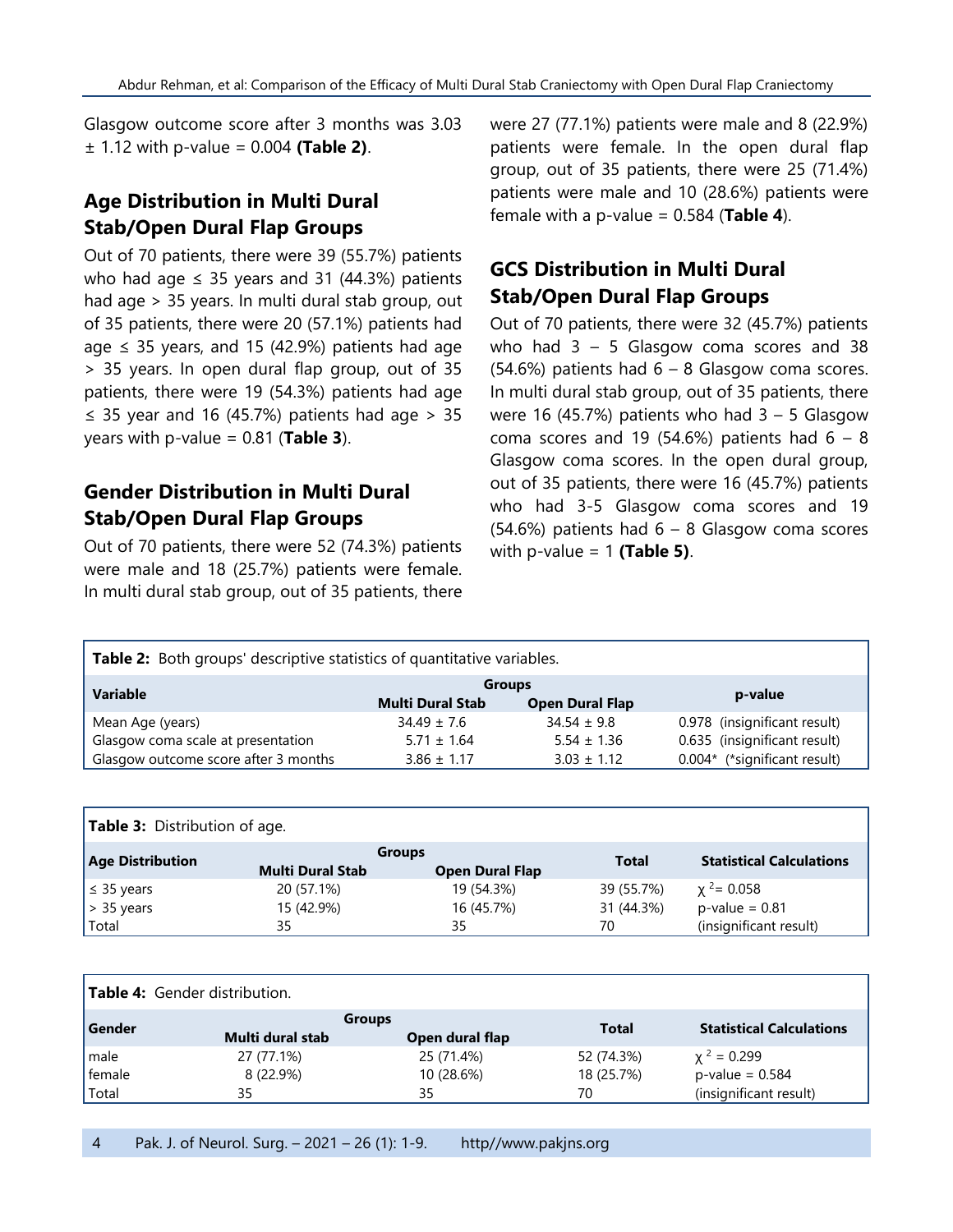| <b>Table 5:</b> Distribution of Glasgow coma score. |                         |                        |              |                        |
|-----------------------------------------------------|-------------------------|------------------------|--------------|------------------------|
| <b>Glasgow Coma Score at</b>                        | <b>Groups</b>           |                        | <b>Total</b> | <b>Statistical</b>     |
| <b>Presentation</b>                                 | <b>Multi Dural Stab</b> | <b>Open Dural Flap</b> |              | <b>Calculations</b>    |
| $3 - 5$                                             | 16 (45.7%)              | 16 (45.7%)             | 32 (45.7%)   | $x^2 = 0$              |
| $6 - 8$                                             | 19 (54.3%)              | 19 (54.3%)             | 38 (54.3%)   | $p-value = 1$          |
| Total                                               | 35                      | 35                     | 70           | (insignificant result) |

| <b>Table 6:</b> Efficacy among both groups. |                         |                                         |              |                                 |  |  |
|---------------------------------------------|-------------------------|-----------------------------------------|--------------|---------------------------------|--|--|
| <b>Efficacy</b>                             | <b>Multi Dural Stab</b> | <b>Groups</b><br><b>Open Dural Flap</b> | <b>Total</b> | <b>Statistical Calculations</b> |  |  |
| Yes                                         | 14 (40.0%)              | 4 (11.4%)                               | 18 (25.7%)   | $x^2 = 7.479$                   |  |  |
| No                                          | 21 (60.0%)              | 31 (88.6%)                              | 52 (74.3%)   | $p$ -value = 0.006*             |  |  |
| Total                                       | 35                      | 35                                      | 70           | (*significant result)           |  |  |

| <b>Table 7:</b> Efficacy among both groups in the different age group. |                     |                                          |                              |                                |                                   |  |  |
|------------------------------------------------------------------------|---------------------|------------------------------------------|------------------------------|--------------------------------|-----------------------------------|--|--|
| <b>Age Distribution</b>                                                | <b>Efficacy</b>     | <b>Groups</b><br><b>Multi Dural Stab</b> | <b>Open Dural Flap</b>       | <b>Total</b>                   | p-value                           |  |  |
| $\leq$ 35 years                                                        | Yes<br>No.<br>Total | 10 (50.0%)<br>10 (50.0%)<br>20           | 1(5.3%)<br>18 (94.7%)<br>19  | 11 (28.2%)<br>28 (71.8%)<br>39 | $0.002*$<br>(*significant result) |  |  |
| $\geq$ 35 years                                                        | Yes<br>No.<br>Total | 4 (26.7%)<br>11 (73.3%)<br>15            | 3(18.8%)<br>13 (81.2%)<br>16 | 7 (22.6%)<br>24 (77.4%)<br>31  | 0.598<br>(insignificant result)   |  |  |

# **Comparison of Efficacy in Multi Dural Stab/Open Dural Flap Groups**

Out of 70 patients, overall efficacy was observed in 18 (25.7%) patients and no efficacy was observed in 52 (74.3%) patients. Out of 35 patients in multi dural stab group, efficacy was observed in 14 (40%) patients and no efficacy was observed in 21 (60%) patients. Out of 35 patients in the open dural flap group, efficacy was observed in 4 (11.4%) patients and no efficacy was observed in 31 (88.6%) patients with a pvalue = 0.006 **(Table 6)**.

# **Efficacy in Patients' Groups Concerning Age Groups**

Out of 39 patients having age  $\leq$  35 years, in the multi dural stab group, efficacy was observed in 10 (50%) patients and no efficacy was observed in 10 (50%) patients. While in the open dural flap group, efficacy was observed in 1 (5.3%) patients and no efficacy was observed in 18 (94.7%) patients with a p-value = 0.002. Out of 31 patients having age > 35 years, in the multi dural stab group, efficacy was observed in 4 (26.7%) patients and no efficacy was observed in 11 (73.3%) patients. While in the open dural flap group, efficacy was observed in 3 (18.8%) patients and no efficacy was observed in 13 (81.2%) patients with a p-value = 0.598 **(Table 7)**.

### **Efficacy among Patients' Groups Concerning Gender Distribution**

Out of 52 male patients, in multi dural stab group efficacy was observed in 12 (44.4%) patients and no efficacy was observed in 15 (55.6%) patients. While in the open dural flap group, efficacy was observed in 4 (16%) patients and no efficacy was observed in 21 (84%) patients with a p-value =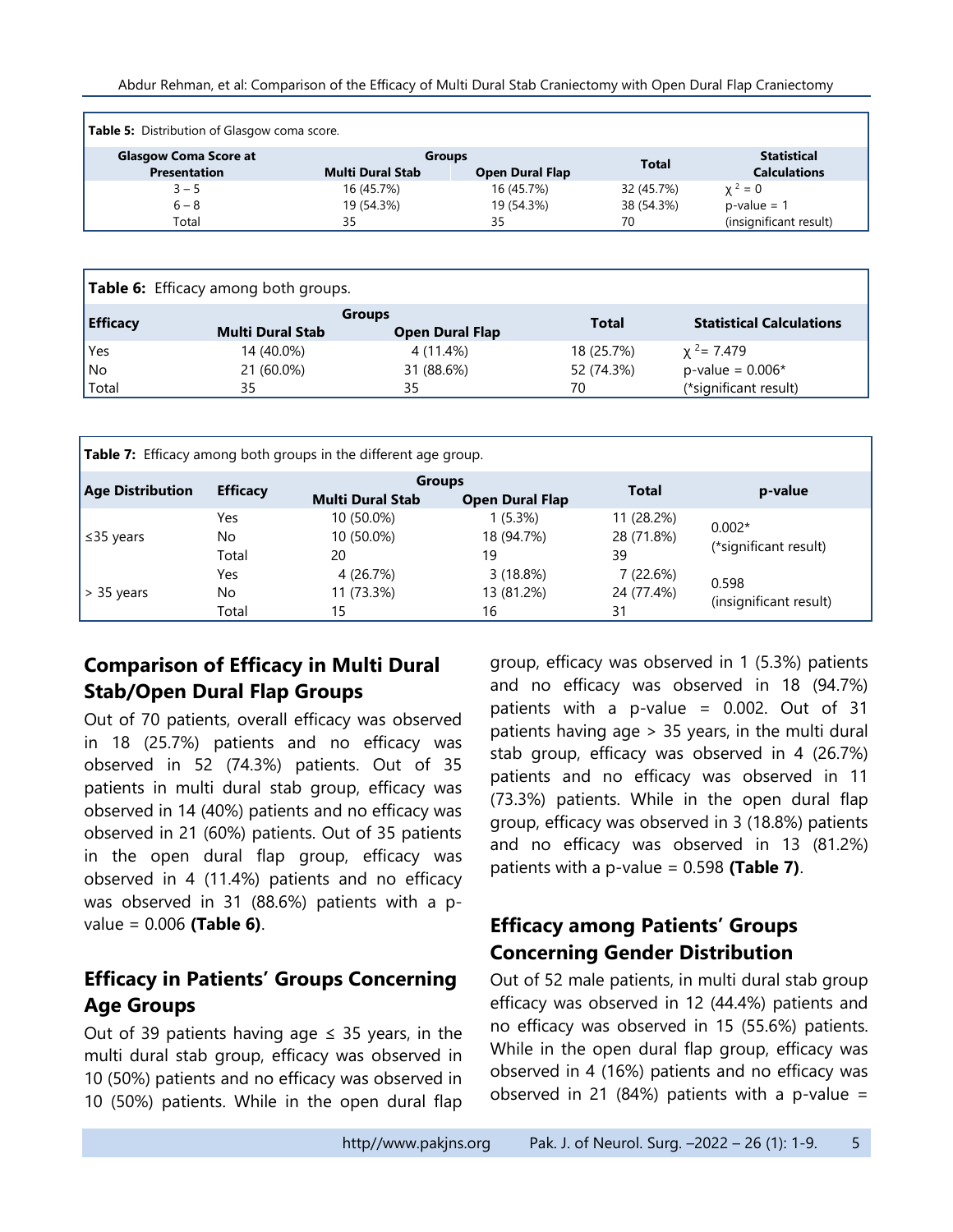0.26. Out of 18 female patients, in multi dural stab group efficacy was observed in 2 (25%) patients and no efficacy was observed in 6 (75%) patients. While in the open dural flap group, efficacy was observed in 0 (0%) patients and no efficacy was observed in 10 (100%) patients with a p-value = 0.094 **(Table 8)**.

#### **Efficacy among Patients' Groups Concerning GCS**

Out of 32 patients having Glasgow coma scores between  $3 - 5$ , in the multi dural stab group, efficacy was observed in 1 (6.2%) patients and no efficacy was observed in 15 (93.8%) patients. While in the open dural flap group, efficacy was observed in 0 (0%) patients and no efficacy was observed in 16 (100%) patients with a p-value = 0.31. Out of 38 patients having Glasgow coma scores between  $6 - 8$ , in the multi dural stab group, efficacy was observed in 13 (68.4%) patients and no efficacy was observed in 6 (31.6%) patients. While in the open dural flap group, efficacy was observed in 4 (21.1%) patients and no efficacy was observed in 15 (78.9%) patients with a p-value = 0.003 **(Table 9)**.

| <b>Table 8:</b> Efficacy among both groups according to gender. |                     |                                 |                                         |                                 |                                 |  |
|-----------------------------------------------------------------|---------------------|---------------------------------|-----------------------------------------|---------------------------------|---------------------------------|--|
| l Gender                                                        | <b>Efficacy</b>     | <b>Multi Dural Stab</b>         | <b>Groups</b><br><b>Open Dural Flap</b> | <b>Total</b>                    | p-value                         |  |
| l Male                                                          | Yes<br>No.<br>Total | 12 (44.4%)<br>15 (55.6%)<br>27  | 4 (16.0%)<br>21 (84.0%)<br>25           | 16 (30.8%)<br>36 (69.2%)<br>52  | 0.26<br>(insignificant result)  |  |
| l Female                                                        | Yes<br>No.<br>Total | $2(25.0\%)$<br>$6(75.0\%)$<br>8 | $0(0.0\%)$<br>10 (100.0%)<br>10         | $2(11.1\%)$<br>16 (88.9%)<br>18 | 0.094<br>(insignificant result) |  |

| Table 10: Efficacy among both groups among different Glasgow coma scores. |                 |                                          |                        |            |                |
|---------------------------------------------------------------------------|-----------------|------------------------------------------|------------------------|------------|----------------|
| <b>Glasgow Coma Scale at</b><br><b>Presentation</b>                       | <b>Efficacy</b> | <b>Groups</b><br><b>Multi Dural Stab</b> | <b>Open Dural Flap</b> | Total      | p-value        |
| $3 - 5$                                                                   | Yes             | 1 (6.2%)                                 | $0(0.0\%)$             | $1(3.1\%)$ | 0.31           |
|                                                                           | No.             | 15 (93.8%)                               | 16 (100.0%)            | 31 (96.9%) | (insignificant |
|                                                                           | Total           | 16                                       | 16                     | 32         | result)        |
| $6 - 8$                                                                   | Yes             | 13 (68.4%)                               | 4 (21.1%)              | 17 (44.7%) | $0.003*$       |
|                                                                           | No              | 6(31.6%)                                 | 15 (78.9%)             | 21 (55.3%) | (*significant  |
|                                                                           | Total           | 19                                       | 19                     | 38         | result)        |

### **DISCUSSION**

Head injuries are a serious health issue that is the main reason for death and disability, as well as a significant drain on medical resources. Accident rates in developing nations are increasing in general and traumatic brain injury rates in particular, as traffic rises, as well as other variables such as industrialization, falls, and ballistic trauma. Head injuries are responsible for one-quarter to one-third of all unintentional deaths, as well as two-thirds of all trauma deaths in hospitals. TBI is the greatest cause of death in patients under the age of 45 in the United States, accounting for more than a third of all injury-related deaths. Every year, 52,000 individuals die, with an additional 80,000 people suffering from morbidity and traumatic brain damage. Although more severe injuries are linked to worse outcomes, people who are moderately damaged are equally at risk. Road traffic injuries are becoming more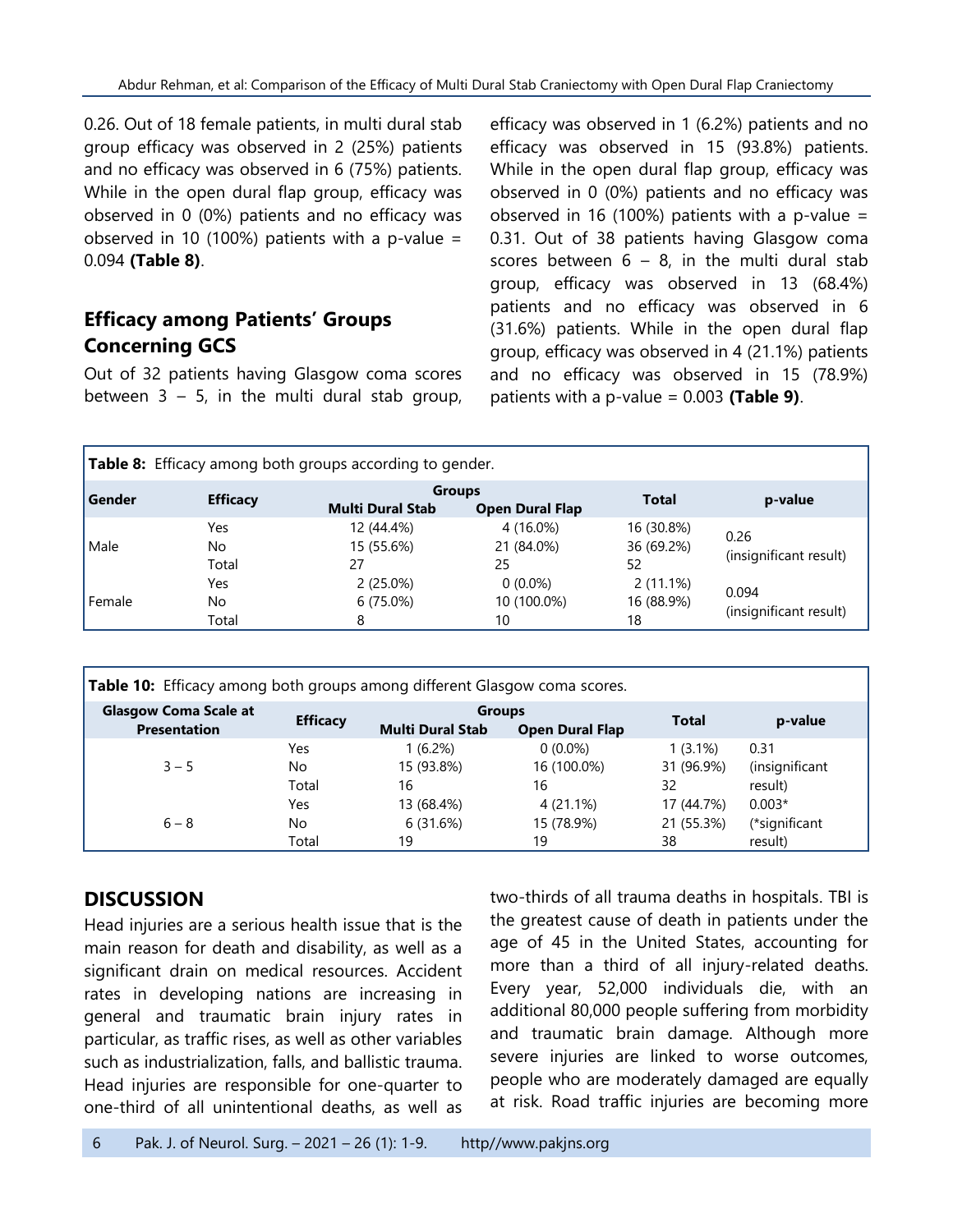common across the world, particularly in Southeast Asia. Trauma involves a wide range of injuries and issues that need prompt assessment, discussion, improvisation, and action to preserve lives and avoid lasting damage. During times of conflict, gunshot and explosion injuries are major causes of brain damage, with an increasing prevalence during times of peace. Civilians have been the primary targets in previous wars, accounting for more than 80% of those wounded and killed.<sup>7</sup> The most fatal of all head injuries is traumatic acute subdural hematoma, in which the initial brain damage is more important than the clot. The capacity to regulate ICP, rather than the removal of the subdural clot, determines the result. Although removing the clot after four hours of the damage reduced mortality to 30% and increased functional rate to 65%, ICP management has been a crucial element. Acute subdural hematoma has a significant fatality rate due to its frequent correlation with initial brain trauma, such as contusions and brain edema. The nature and causes of brain swelling following a traumatic brain injury, on the other hand, are complex and little understood.

The results of the present study revealed that the majority of the patients (55.7%) had age  $\leq$  35 years. 74.3% of patients were male. Most patients  $(54.3\%)$  had  $6 - 8$  Glasgow coma scores at presentation. In multi dural stab group, efficacy in terms of good recovery after 3 months of treatment was observed in 40% of patients while in the open dural flap group, it was observed in 11.4%. The results suggest an insignificant difference in the clinical outcome between patients compared to the multi dual stab and open dural flap surgeries because of similar age and presenting GCS. However, a significant difference between the clinical results occurred 3 months after the surgery (P-value 0.004). The majority of the patients (57.1%) underwent multidural stab surgery as compared to slightly lesser 19 patients (54.3%) who had open dural flap surgery. The efficacy of the multi-dural stab

procedure was significantly higher than the open dural flap surgery (P-Value 0.006). The efficacy of the multi dual stab surgery was significantly higher in the under 35 years age group of patients compared to open dural flap surgery. The efficacy was not much different in the two surgeries in the above 35 years aged patients. The difference in the Efficacy of the two types of surgeries (multi dural stab and open dural flap) was insignificant among the male and female groups. The results highlight that better results were seen in both surgeries when the presenting GCS of patients was higher (GCS =  $6 - 8$ ) compared to poor outcomes in patients with GCS of less than 5/15.

Decompressive craniectomy with multi-dural stabs (SKIMS) approach to evacuate acute subdural hematoma with underlying severe traumatic brain edema was studied by Bhat et al.<sup>6</sup> According to his findings, the majority of the patients (65 percent) were between the ages of 21 and 40. In the multi-dural stab group, 42.02 percent of patients had a good recovery, whereas, in the open-dural flap group, 15.09 percent had a good recovery. They determined that the SKIMS-Technique or Combined Technique, i.e., "decompressive craniectomy with multi-dural stabs," was very helpful in improving survival in patients with poor GCS and severe traumatic brain edema and acute subdural hematoma, which supports the findings of my investigation. Bhat et al<sup>7</sup> looked at the use of dural-stabs as an alternative to an open dural flap to decompress acute subdural hematoma in patients with severe traumatic brain edema. The bulk of the patients is between the ages of 21 and 40, according to the findings of their inquiry. Patients in the multidural stab group recovered well 43.33 percent of the time, whereas patients in the open-dural flap group recovered well 11.67 percent of the time. They found that dural-stabs surgery is the quicker, safer, slowly decompressive, and effective approach for eliminating acute subdural hematoma and obtaining extra-space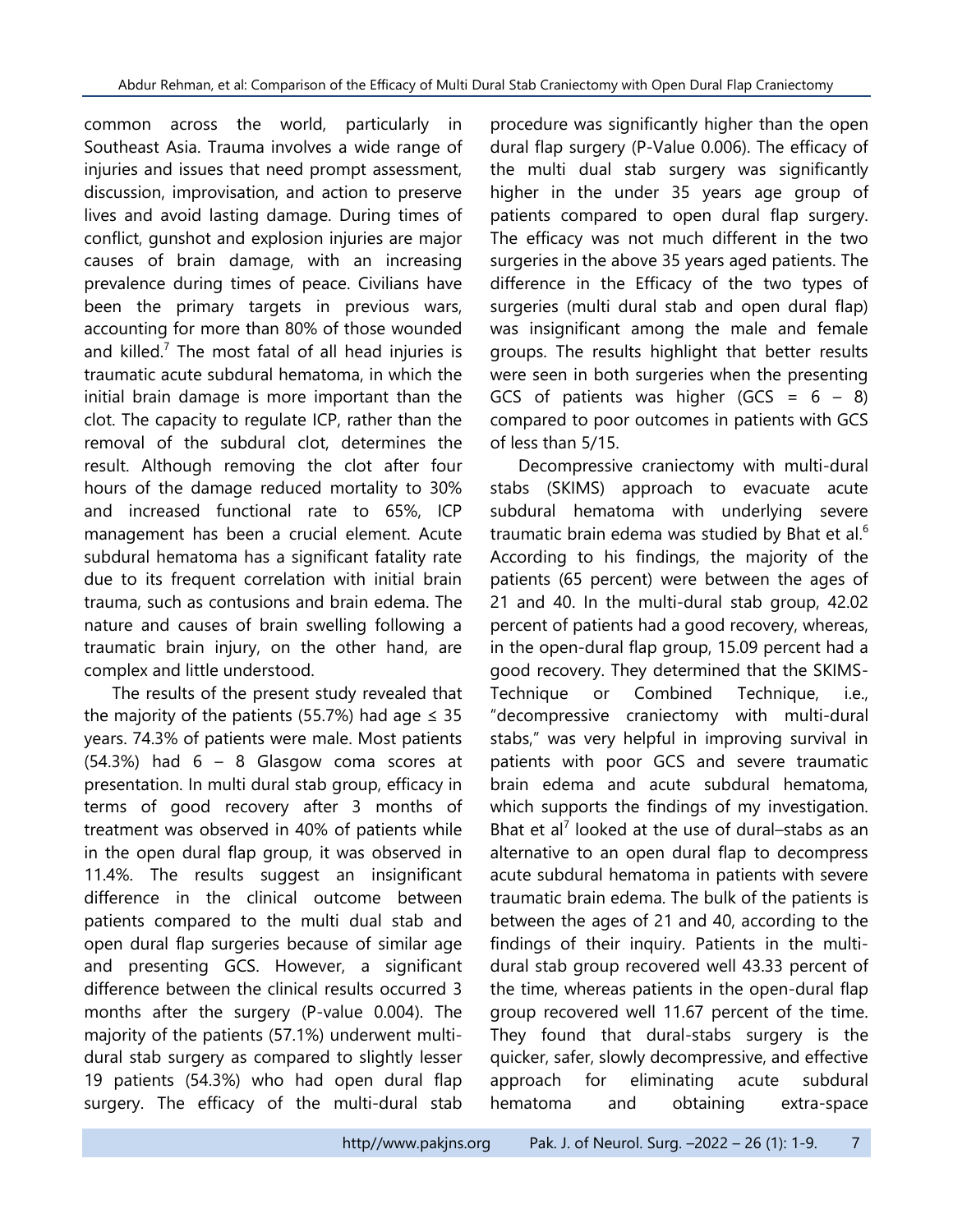intracranially in the presence of severe cerebral edema, with good results, which backs up my findings.

#### **CONCLUSION**

The multi-dural stabs are a new technique for removing acute subdural hematomas in the presence of severe traumatic brain edema to gain intracranial space. It results in a better clinical outcome than the open dural flap. It is faster, safer, preserves the parenchyma, and is a more effective decompressive procedure.

#### **RECOMMENDATIONS**

Based on our experience from undertaking 70 patients for the two types of surgeries, the results were significantly promising if patients with higher GCS at presentation were operated on compared to lower GCS. The results were also significantly more favorable in patients under the age of 35 years compared to senior patients.

#### **REFERENCES**

1. Karibe H, Hayashi T, Hirano T, Kameyama M, Nakagawa A, Tominaga T. Surgical management of traumatic acute subdural hematoma in adults: a review. Neurol Med Chir (Tokyo), 2014; 54: 887-94.

- 2. [Kalayci M,](http://www.ncbi.nlm.nih.gov/pubmed/?term=Kalayci%20M%5BAuthor%5D&cauthor=true&cauthor_uid=23865130) [Aktunç E,](http://www.ncbi.nlm.nih.gov/pubmed/?term=Aktun%C3%A7%20E%5BAuthor%5D&cauthor=true&cauthor_uid=23865130) [Gül S,](http://www.ncbi.nlm.nih.gov/pubmed/?term=G%C3%BCl%20S%5BAuthor%5D&cauthor=true&cauthor_uid=23865130) [Hanci V,](http://www.ncbi.nlm.nih.gov/pubmed/?term=Hanci%20V%5BAuthor%5D&cauthor=true&cauthor_uid=23865130) [Edebali N,](http://www.ncbi.nlm.nih.gov/pubmed/?term=Edebali%20N%5BAuthor%5D&cauthor=true&cauthor_uid=23865130) [Cagavi F,](http://www.ncbi.nlm.nih.gov/pubmed/?term=Cagavi%20F%5BAuthor%5D&cauthor=true&cauthor_uid=23865130) et al. Decompressive craniectomy for acute subdural haematoma: an overview of current prognostic factors and a discussion about some novel prognostic parameters. [J Pak Med Assoc.](http://www.ncbi.nlm.nih.gov/pubmed/?term=Decompressive+craniectomy+for+acute+subdural+haematoma%3A+An+overview+of+current+prognostic+factors+and+a+discussion+about+some+novel+prognostic+parametres) 2013; 63: 38-49.
- 3. [Walcott BP,](http://www.ncbi.nlm.nih.gov/pubmed/?term=Walcott%20BP%5BAuthor%5D&cauthor=true&cauthor_uid=25065950) [Khanna A,](http://www.ncbi.nlm.nih.gov/pubmed/?term=Khanna%20A%5BAuthor%5D&cauthor=true&cauthor_uid=25065950) [Kwon CS,](http://www.ncbi.nlm.nih.gov/pubmed/?term=Kwon%20CS%5BAuthor%5D&cauthor=true&cauthor_uid=25065950) [Phillips HW,](http://www.ncbi.nlm.nih.gov/pubmed/?term=Phillips%20HW%5BAuthor%5D&cauthor=true&cauthor_uid=25065950) [Nahed BV,](http://www.ncbi.nlm.nih.gov/pubmed/?term=Nahed%20BV%5BAuthor%5D&cauthor=true&cauthor_uid=25065950) [Coumans JV,](http://www.ncbi.nlm.nih.gov/pubmed/?term=Coumans%20JV%5BAuthor%5D&cauthor=true&cauthor_uid=25065950) et al. Time interval to surgery and outcomes, following the surgical treatment of acute traumatic subdural hematoma. [J Clin Neurosci.](http://www.ncbi.nlm.nih.gov/pubmed/25065950) 2014; 21: 2107-11.
- 4. [Li LM,](http://www.ncbi.nlm.nih.gov/pubmed/?term=Li%20LM%5BAuthor%5D&cauthor=true&cauthor_uid=22752713) [Kolias AG,](http://www.ncbi.nlm.nih.gov/pubmed/?term=Kolias%20AG%5BAuthor%5D&cauthor=true&cauthor_uid=22752713) [Guilfoyle MR,](http://www.ncbi.nlm.nih.gov/pubmed/?term=Guilfoyle%20MR%5BAuthor%5D&cauthor=true&cauthor_uid=22752713) [Timofeev I,](http://www.ncbi.nlm.nih.gov/pubmed/?term=Timofeev%20I%5BAuthor%5D&cauthor=true&cauthor_uid=22752713) [Corteen](http://www.ncbi.nlm.nih.gov/pubmed/?term=Corteen%20EA%5BAuthor%5D&cauthor=true&cauthor_uid=22752713)  [EA,](http://www.ncbi.nlm.nih.gov/pubmed/?term=Corteen%20EA%5BAuthor%5D&cauthor=true&cauthor_uid=22752713) [Pickard JD,](http://www.ncbi.nlm.nih.gov/pubmed/?term=Pickard%20JD%5BAuthor%5D&cauthor=true&cauthor_uid=22752713) et al. Outcome following evacuation of acute subdural haematomas: a comparison of craniotomy with decompressive craniectomy [Acta Neurochir \(Wien\),](http://www.ncbi.nlm.nih.gov/pubmed/22752713) 2012; 154: 1555-61.
- 5. [Shen J,](http://www.ncbi.nlm.nih.gov/pubmed/?term=Shen%20J%5BAuthor%5D&cauthor=true&cauthor_uid=23615411) [Fan Z,](http://www.ncbi.nlm.nih.gov/pubmed/?term=Fan%20Z%5BAuthor%5D&cauthor=true&cauthor_uid=23615411) [Ji T,](http://www.ncbi.nlm.nih.gov/pubmed/?term=Ji%20T%5BAuthor%5D&cauthor=true&cauthor_uid=23615411) [Pan J,](http://www.ncbi.nlm.nih.gov/pubmed/?term=Pan%20J%5BAuthor%5D&cauthor=true&cauthor_uid=23615411) [Zhou Y,](http://www.ncbi.nlm.nih.gov/pubmed/?term=Zhou%20Y%5BAuthor%5D&cauthor=true&cauthor_uid=23615411) [Zhan R,](http://www.ncbi.nlm.nih.gov/pubmed/?term=Zhan%20R%5BAuthor%5D&cauthor=true&cauthor_uid=23615411) et al. Contra lateral acute subdural hematoma following traumatic acute subdural hematoma evacuation. [Neurol Med Chir \(Tokyo\),](http://www.ncbi.nlm.nih.gov/pubmed/23615411) 2013; 53: 221-4.
- 6. Bhat AR, Kirmani AR, Wani MA. ecompressive craniectomy with multi-dural stabs – a combined (SKIMS) technique to evacuate acute subdural hematoma with underlying severe traumatic brain edema. Asian J Neurosurg. 2013; 8: 15–20.
- 7. Bhat AR, Wani MA, Kirmani AR, Raina T, Arif S, Ramzan AU, et al. Dural–stabs after wide craniectomy to decompress acute subdural hematoma with severe traumatic brain edema– An alternative technique to open dural flap. IJNT. 2010; 7: 29-36.

#### **Additional Information**

**Disclosures:** Authors report no conflict of interest.

**Ethical Review Board Approval:** As the study is retrospective in nature so ethical committee approval was not required.

#### **Conflicts of Interest:**

In compliance with the ICMJE uniform disclosure form, all authors declare the following:

**Financial Relationships:** All authors have declared that they have no financial relationships at present or within the previous three years with any organizations that might have an interest in the submitted work.

**Other Relationships:** All authors have declared that there are no other relationships or activities that could appear to have influenced the submitted work.